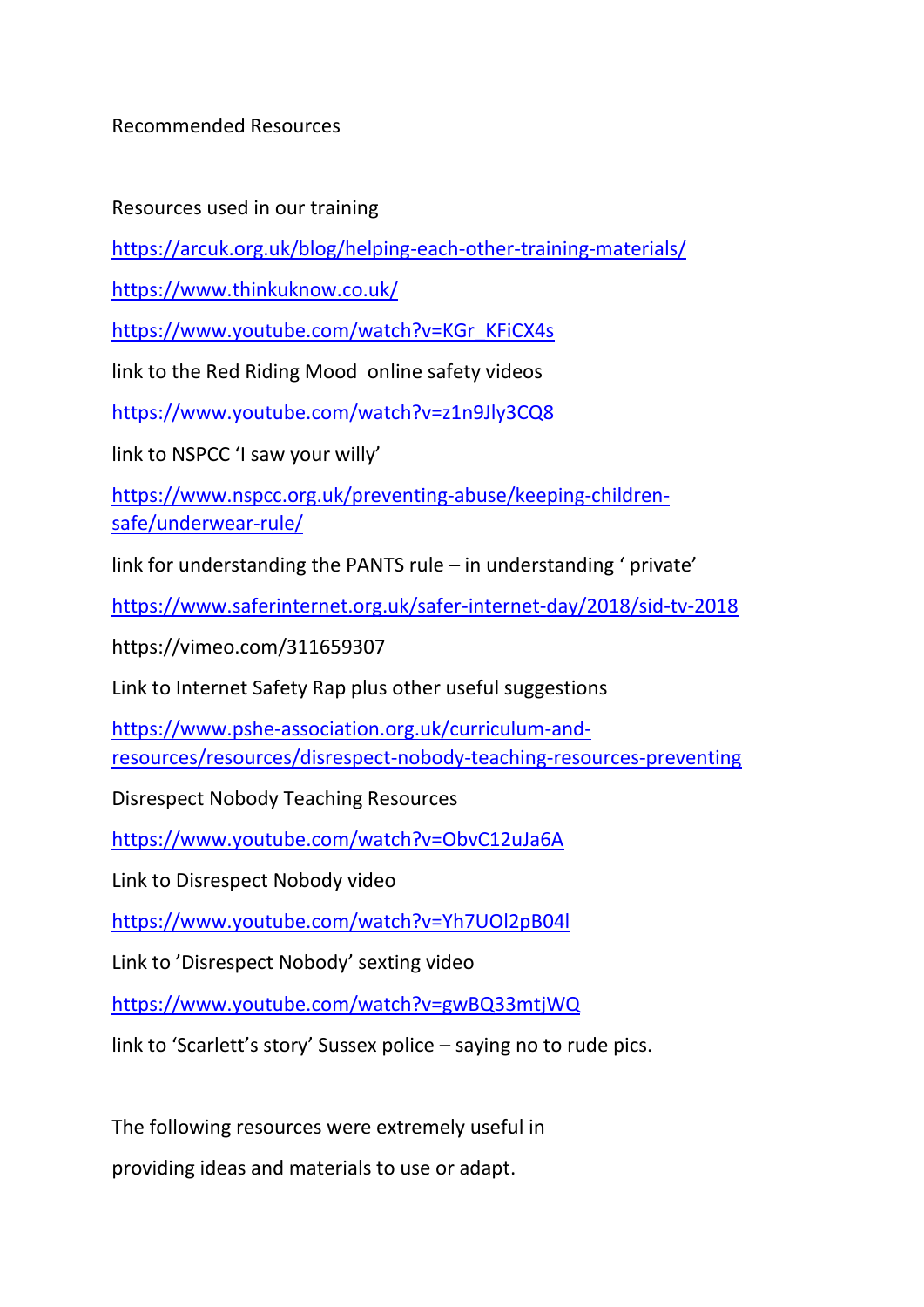Friend or Foe- who can you trust? [www.safeguardingsheffieldchildren.org.uk](http://www.safeguardingsheffieldchildren.org.uk/) (2011 Sheffield Futures)

Talking Together – about sex and relationships (FPA 2011)

Healthy and Safe Relationships (Solihull Education Service Solihull MBC 2016)

Exploring Friendships, Puberty and Relationships (Kate Ripley for Jessica Kingsley publishers 2014)

Listen to Us – citizen education for young people with special educational needs (Nottingham City PCT 2004)

Expect Respect Education Toolkit [\(https://www.womensaid.org.uk/what-we](https://www.womensaid.org.uk/what-we-do/safer-futures/expect-respect-educational-toolkit/)[do/safer-futures/expect-respect-educational-toolkit/](https://www.womensaid.org.uk/what-we-do/safer-futures/expect-respect-educational-toolkit/) )

Dave Hingsburger ('Just Say Know' pub 1995 -Diverse City Press Inc) for Ring of Safety

Child sexual exploitation Definition and a guide for practitioners, local leaders and decision makers working to protect children from child sexual exploitation February 2017

https://assets.publishing.service.gov.uk/government/uploads/system/uploads /attachment\_data/file/591903/CSE\_Guidance\_Core\_Document\_13.02.2017.pd f

National Working Group tackling Child sexual exploitation

<https://www.nwgnetwork.org/>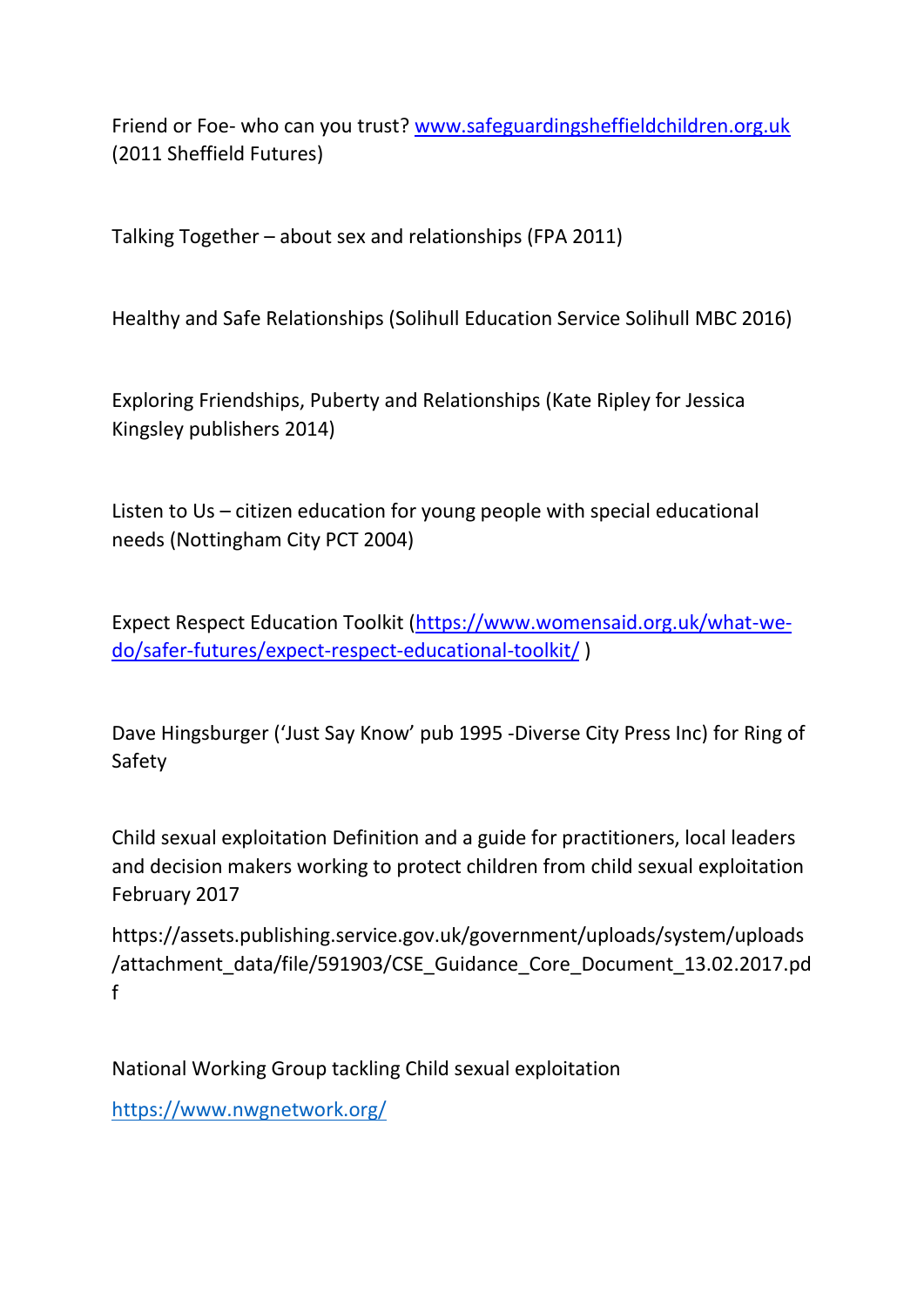Sexual abuse -How we can help - Childline

<https://www.youtube.com/watch?v=k17YwEfPITM>

Parents against child exploitation

<https://paceuk.info/>

ONS report child abuse in England and Wales March 2020

[https://www.ons.gov.uk/peoplepopulationandcommunity/crimeandjustice/bul](https://www.ons.gov.uk/peoplepopulationandcommunity/crimeandjustice/bulletins/childabuseinenglandandwales/march2020) [letins/childabuseinenglandandwales/march2020](https://www.ons.gov.uk/peoplepopulationandcommunity/crimeandjustice/bulletins/childabuseinenglandandwales/march2020)

H M Government Tackling Child Sexual Abuse Strategy 2021

[https://assets.publishing.service.gov.uk/government/uploads/system/uploads](https://assets.publishing.service.gov.uk/government/uploads/system/uploads/attachment_data/file/973236/Tackling_Child_Sexual_Abuse_Strategy_2021.pdf) [/attachment\\_data/file/973236/Tackling\\_Child\\_Sexual\\_Abuse\\_Strategy\\_2021.p](https://assets.publishing.service.gov.uk/government/uploads/system/uploads/attachment_data/file/973236/Tackling_Child_Sexual_Abuse_Strategy_2021.pdf) [df](https://assets.publishing.service.gov.uk/government/uploads/system/uploads/attachment_data/file/973236/Tackling_Child_Sexual_Abuse_Strategy_2021.pdf)

Sexual Exploitation Guidance -Adults- March 2017

[https://my.northtyneside.gov.uk/sites/default/files/web-page-related](https://my.northtyneside.gov.uk/sites/default/files/web-page-related-files/Sexual%20Exploitation%20Guidance%20Adults.pdf)[files/Sexual%20Exploitation%20Guidance%20Adults.pdf](https://my.northtyneside.gov.uk/sites/default/files/web-page-related-files/Sexual%20Exploitation%20Guidance%20Adults.pdf)

Ann Craft Trust – safeguarding adults and young people at risk.

<https://www.anncrafttrust.org/resources/a-guide-to-safeguarding-adults/>

Further useful links

[https://learning.nspcc.org.uk/news/2019/november/podcast-preventing-the](https://learning.nspcc.org.uk/news/2019/november/podcast-preventing-the-sexual-abuse-of-disabled-children)[sexual-abuse-of-disabled-children](https://learning.nspcc.org.uk/news/2019/november/podcast-preventing-the-sexual-abuse-of-disabled-children)

[https://learning.nspcc.org.uk/media/1879/parents-and-carers-views-on](https://learning.nspcc.org.uk/media/1879/parents-and-carers-views-on-preventing-sexual-abuse-of-disabled-children.pdf)[preventing-sexual-abuse-of-disabled-children.pdf](https://learning.nspcc.org.uk/media/1879/parents-and-carers-views-on-preventing-sexual-abuse-of-disabled-children.pdf)

https://www.cqc.org.uk/sites/default/files/20200225 sexual\_safety\_sexuality. [pdf](https://www.cqc.org.uk/sites/default/files/20200225_sexual_safety_sexuality.pdf)

[https://www.internetmatters.org/wp-content/uploads/2019/04/Internet-](https://www.internetmatters.org/wp-content/uploads/2019/04/Internet-Matters-Report-Vulnerable-Children-in-a-Digital-World.pdf)[Matters-Report-Vulnerable-Children-in-a-Digital-World.pdf](https://www.internetmatters.org/wp-content/uploads/2019/04/Internet-Matters-Report-Vulnerable-Children-in-a-Digital-World.pdf)